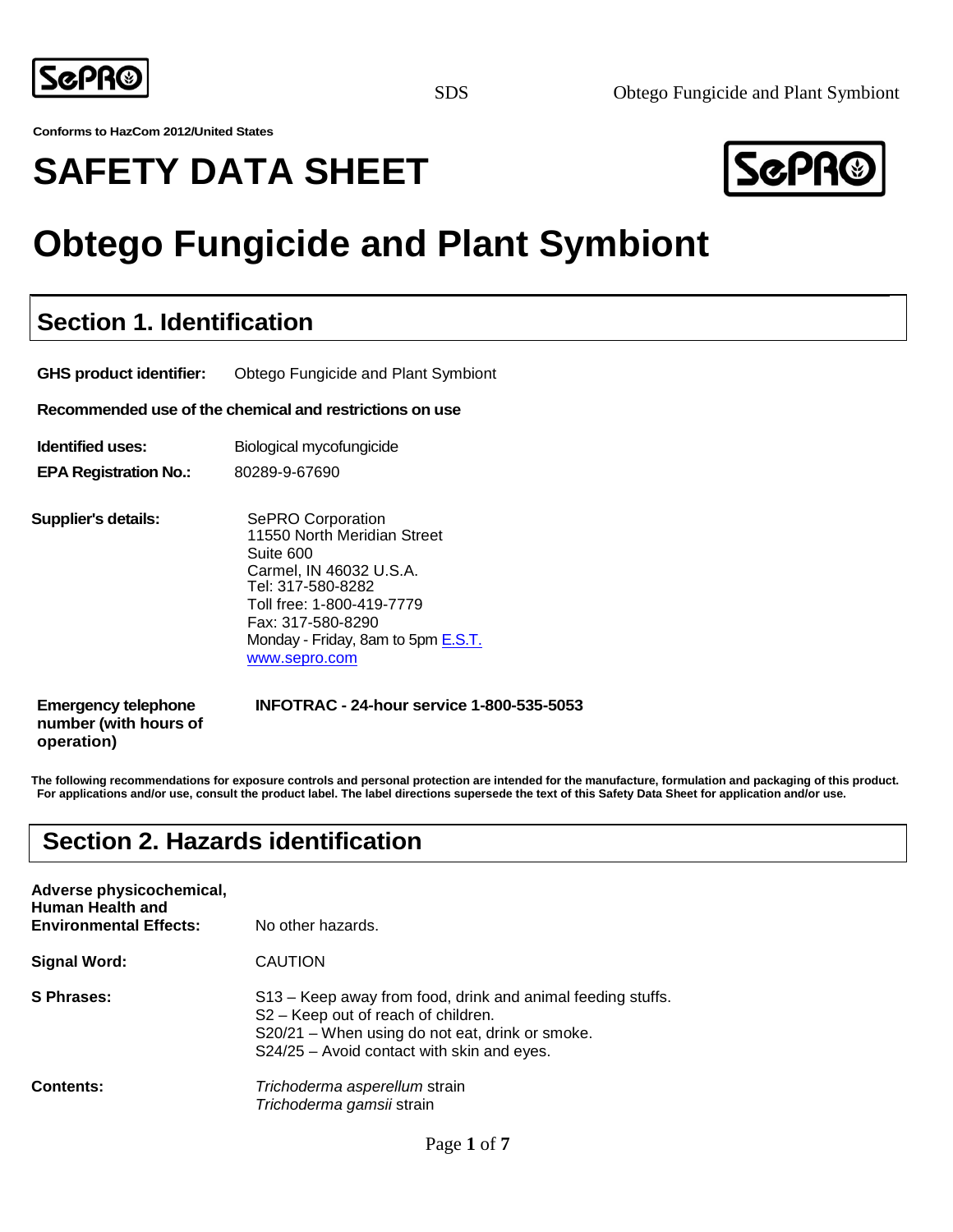|--|

**Additional advice:** Do not contaminate water with the product or its container.

**Other hazards:** VPVB substances: none PBT substances: none

### **Section 3. Composition/information on ingredients**

**Chemical nature:** This product is a mixture.

| <b>Component</b>              | <b>Concentration</b> | Xi: R43                          |
|-------------------------------|----------------------|----------------------------------|
| Trichoderma asperellum ICC012 | $1 - 3%$             | $\vee$ 3.4.2/1 Skin Sens. 1 H317 |
| Trichoderma gamsii ICC080     | 1-3%                 | $\vee$ 3.4.2/1 Skin Sens. 1 H317 |

### **Section 4. First aid measures**

#### **Description of first aid measures**

| <b>Skin contact:</b>                                                              | Wash with plenty of water and soap.                                                           |
|-----------------------------------------------------------------------------------|-----------------------------------------------------------------------------------------------|
| Eye contact:                                                                      | In case of contact with eyes, rinse immediately with plenty of water and seek medical advice. |
| Ingestion:                                                                        | Do not under any circumstances induce vomiting. OBTAIN A MEDICAL EXAMINATION<br>IMMEDIATELY.  |
| Inhalation:                                                                       | Remove casualty to fresh air and keep warm and at rest.                                       |
| <b>Most important symptoms</b><br>and effects, both acute<br>and delayed:         | None                                                                                          |
| Indication of any immediate<br>medical attention and<br>special treatment needed: | None                                                                                          |

### **Section 5. Fire-fighting measures**

| Suitable extinguishing<br>media:                                    | Water, Carbon dioxide $(CO2)$ .                                                                                                                                                                                                                               |
|---------------------------------------------------------------------|---------------------------------------------------------------------------------------------------------------------------------------------------------------------------------------------------------------------------------------------------------------|
| Unsuitable extinguishing<br>media:                                  | No data available.                                                                                                                                                                                                                                            |
| <b>Special hazards arising</b><br>from the substance<br>or mixture: | Do not inhale explosion and combustion gases. Burning produces heavy smoke.                                                                                                                                                                                   |
| <b>Advice for firefighters:</b>                                     | Use suitable breathing apparatus. Self-contained breathing apparatus. Collect contaminated<br>fire extinguishing water separately. This must not be discharged into drains. Move undamaged<br>containers from immediate hazard area if it can be done safely. |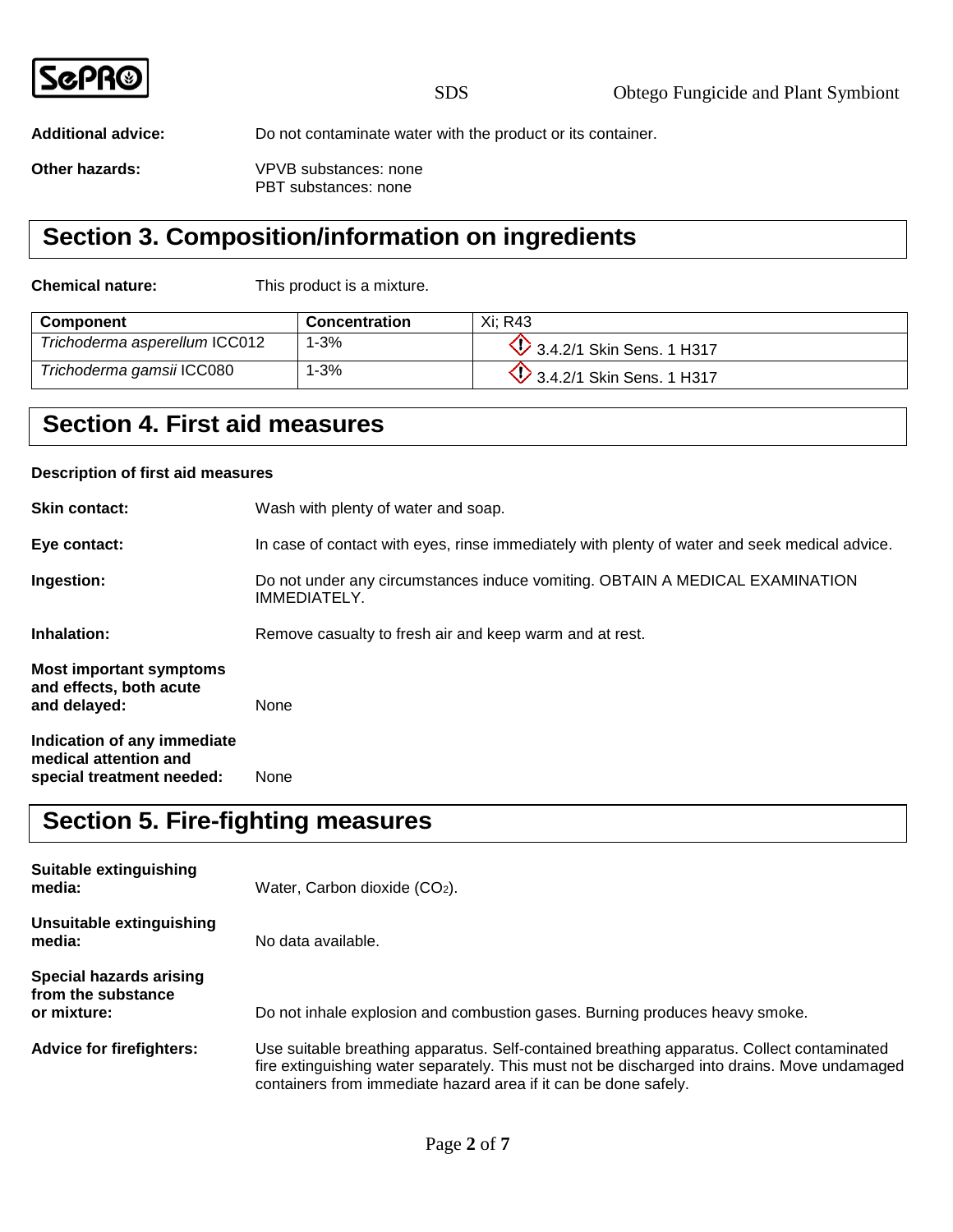

### **Section 6. Accidental release measures**

| <b>Personal precautions,</b><br>protective equipment and<br>emergency procedures:  | Wear personal protection equipment. Remove persons to safety. See protective measures<br>under Section 7 and 8.                                                                                                                                                                                                                   |
|------------------------------------------------------------------------------------|-----------------------------------------------------------------------------------------------------------------------------------------------------------------------------------------------------------------------------------------------------------------------------------------------------------------------------------|
| <b>Environmental precautions:</b>                                                  | Do not allow to enter into soil/subsoil. Do not allow to enter into surface water or drains.<br>Retain contaminated washing water and dispose it. In case of gas escape or of entry into<br>waterways, soil or drains, inform the responsible authorities. Suitable material for taking up:<br>absorbing material, organic, sand. |
| Methods and material for<br>containment and cleaning up: Wash with plenty of water |                                                                                                                                                                                                                                                                                                                                   |
| <b>Reference to Other</b>                                                          |                                                                                                                                                                                                                                                                                                                                   |

**Sections:** See also section 8 and 13.

### **Section 7. Handling and storage**

**Precautions for safe handling:** Avoid contact with skin and eyes, inhalation of vapors and mists. Don't use empty container before they have been cleaned. Before making transfer operations, assure that there aren't any incompatible material residuals in the containers. Contained clothing should be changed before entering eating areas. Do not eat or drink while working. See also section 8 for recommended protective equipment.

**Conditions for safe storage:** Store in a cool and dry place (T < 25 °C). Avoid direct sunlight. Keep away from food, drink and feed. Incompatible materials: None in particular. Instructions as regards storage premises: Adequately ventilated premises.

### **Section 8. Exposure controls/personal protection**

#### **Exposure Controls**

| <b>Eye/face protection:</b>                       | Use close fitting safety goggles, don't use eye lens.   |
|---------------------------------------------------|---------------------------------------------------------|
| <b>Skin protection:</b>                           | No special precaution must be adopted for normal use.   |
| Hand protection:                                  | Not need for normal use.                                |
|                                                   | <b>Respiratory protection:</b> Not need for normal use. |
| <b>Thermal Hazards:</b>                           | None.                                                   |
| <b>Environmental</b><br><b>Exposure Controls:</b> | None.                                                   |

### **Section 9. Physical and chemical properties**

**Odor Threshold** No data available

**Odor** Slight, characteristic **pH** 4.38 (suspension in water)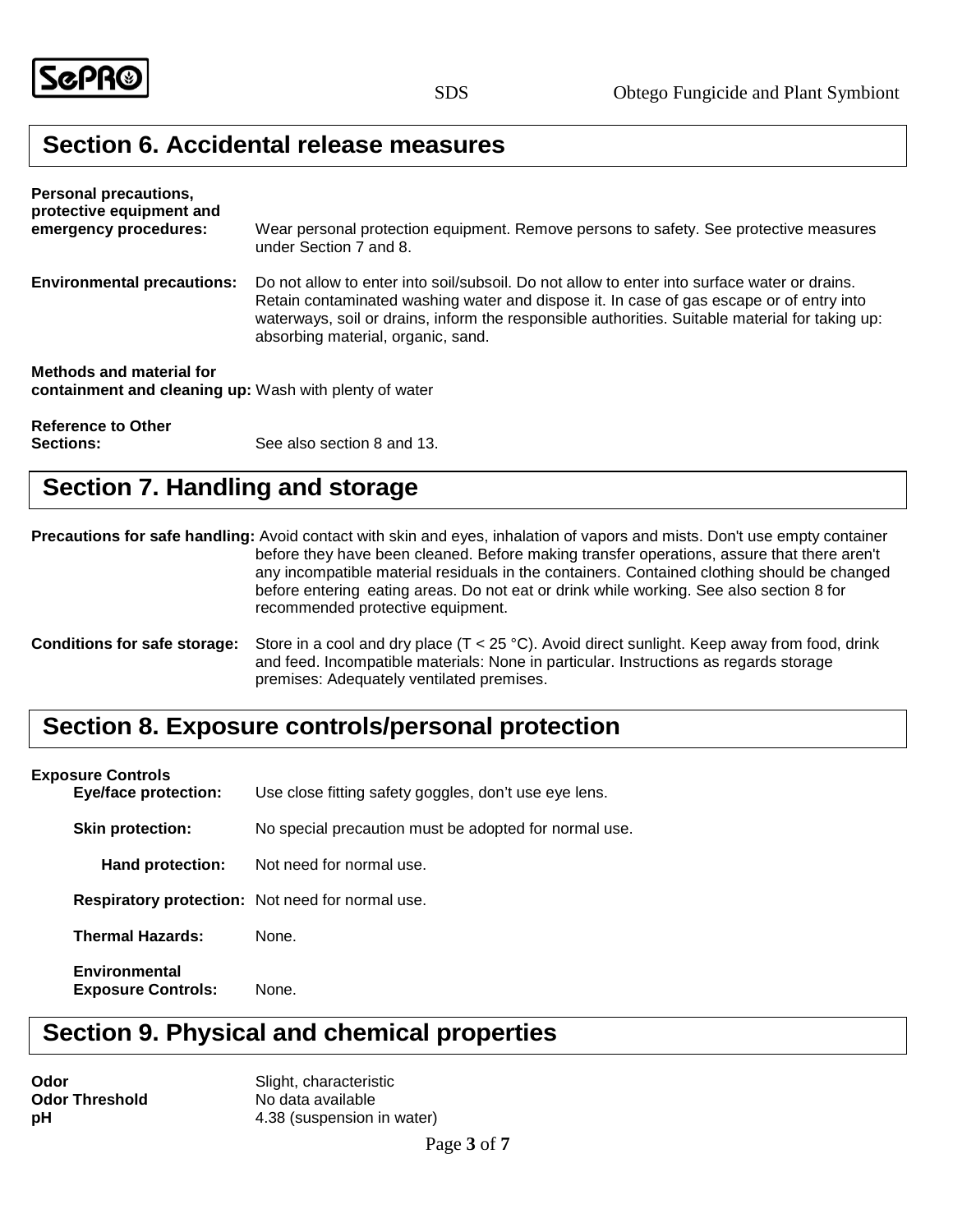

| <b>Melting point/range</b>       | Not applicable  |
|----------------------------------|-----------------|
| <b>Freezing point</b>            | Not applicable  |
| Boiling point (760 mmHg)         | Not applicable  |
| <b>Flash point</b>               | Not applicable  |
| <b>Evaporation Rate</b>          |                 |
| (Butyl Acetate =1)               | Not applicable  |
| Flammability (solid, gas)        | Not applicable  |
| <b>Lower explosion limit</b>     | Not available   |
| <b>Upper explosion limit</b>     | Not available   |
| <b>Vapor Pressure</b>            | Not applicable  |
| <b>Relative Vapor Density</b>    |                 |
| $\text{(air = 1)}$               | Not applicable  |
| <b>Water solubility</b>          | 20 mg/ml        |
| <b>Partition coefficient:</b>    |                 |
| n-octanol/water                  | Not applicable  |
| Lipid solubility:                | Not available   |
| <b>Auto-ignition temperature</b> | Not applicable  |
| <b>Decomposition temperature</b> | Not applicable  |
| <b>Explosive properties</b>      | Not applicable  |
| <b>Oxidizing properties</b>      | Not applicable. |
| <b>Miscibility:</b>              | Not applicable. |
| <b>Fat Solubility</b>            | Not applicable. |
| <b>Conductivity:</b>             | Not applicable. |
| <b>Substance Groups</b>          |                 |
| <b>Relevant Properties:</b>      | None            |

## **Section 10. Stability and reactivity**

| <b>Reactivity:</b>                            | Stable under normal conditions.                        |
|-----------------------------------------------|--------------------------------------------------------|
| <b>Chemical stability:</b>                    | Stable under normal conditions.                        |
| <b>Possibility of hazardous</b><br>reactions: | None.                                                  |
| <b>Conditions to avoid:</b>                   | Stable under normal conditions. Avoid direct sunlight. |
| Incompatible materials:                       | None in particular.                                    |
| <b>Hazardous</b><br>decomposition products:   | None.                                                  |

## **Section 11. Toxicological information**

*Toxicological information appears in this section when such data are available.*

### **Data Referred to The Mixture:**

### **Acute toxicity**

| <b>Product</b>        | Result          | <b>Species</b> | <b>Dose</b>   | <b>Expose</b> |
|-----------------------|-----------------|----------------|---------------|---------------|
| Obtego Fungicide and  | LD50 Oral       | Rat            | > 2000 mg/kg  |               |
| <b>Plant Symbiont</b> | LD50 Dermal     | Rat            | > 2000 mg/kg  |               |
|                       | LC50 inhalation | Rat            | 5.20 mg/l air | 4 hours       |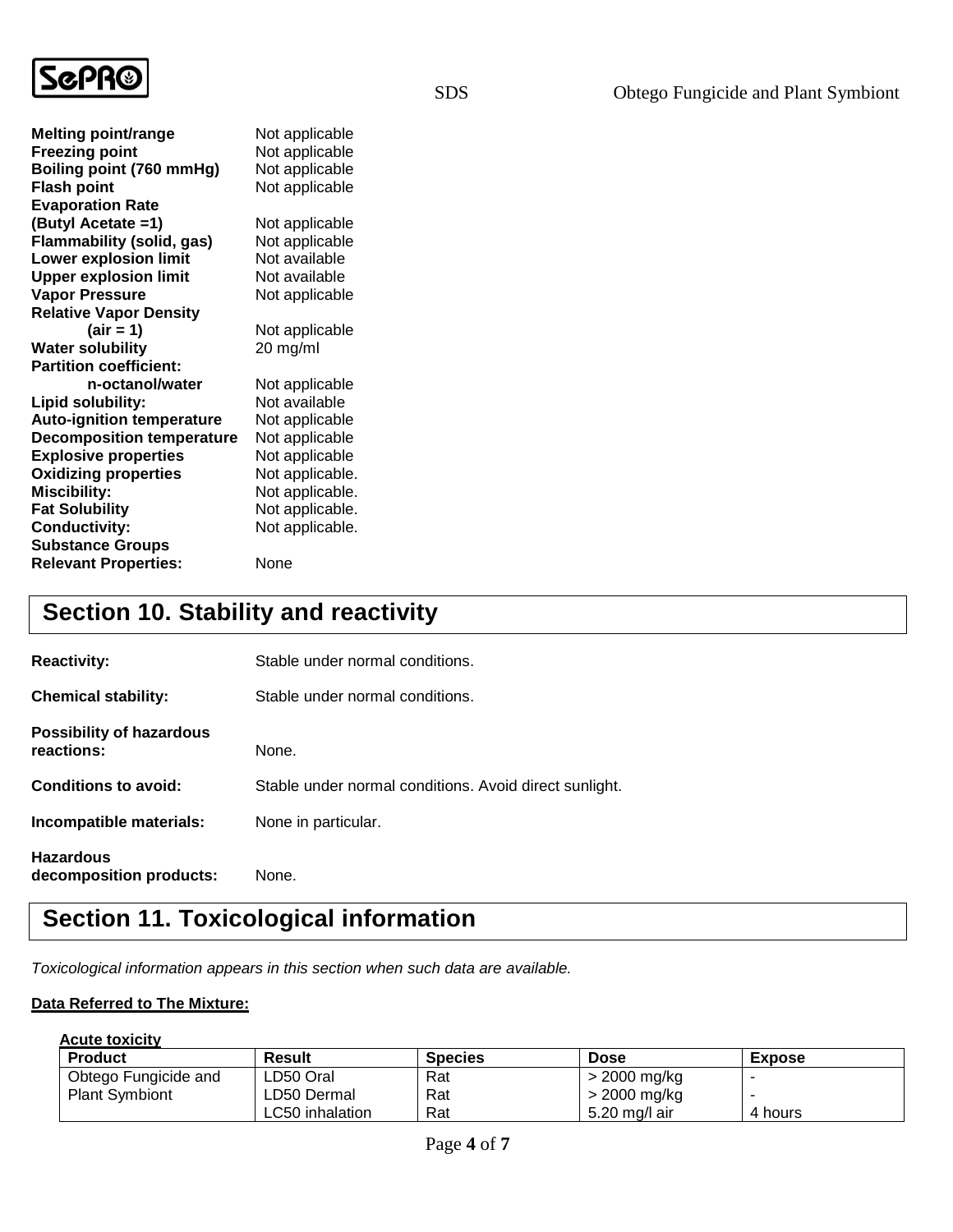

#### **Irritation/Corrosion**

| Skin: | Not Irritating |
|-------|----------------|
|-------|----------------|

| Eyes: | Not Irritating |
|-------|----------------|
|-------|----------------|

### **Data referred to** *Trichoderma asperellum* **ICC012 and** *Trichoderma gamsii* **ICC080:**

| <b>Irritation/Corrosion</b>                  |                                                                                               |
|----------------------------------------------|-----------------------------------------------------------------------------------------------|
| Skin:                                        | Not available                                                                                 |
| Eyes:                                        | Not available                                                                                 |
| <b>Respiratory or Skin</b><br>Sensitization: |                                                                                               |
| Skin:                                        | Sensitizing agent.                                                                            |
| <b>Carcinogenic Effects:</b>                 | Not expected to be carcinogenic.                                                              |
| <b>Mutagenic Effects:</b>                    | Trichoderma asperellum ICC012 and Trichoderma gamsii ICC080 are not known to be<br>mutagenic. |
| <b>Teratogenic Effects:</b>                  | Not expected to be teratogenic.                                                               |
| <b>Reproductive Toxicity:</b>                | Not expected to be toxic.                                                                     |
| <b>Germ Cell mutagenicity:</b>               | Not available.                                                                                |
| <b>STOT</b>                                  |                                                                                               |
| <b>Single Exposure:</b>                      | Not available.                                                                                |
| <b>Repeated Exposure:</b>                    | Not available.                                                                                |
| <b>Aspiration Hazard:</b>                    | Not available.                                                                                |

## **Section 12. Ecological information**

*Ecotoxicological information appears in this section when such data is available.*

**Toxicity** Adopt good working practices, so that the product is not released into the environment.

| <b>Product</b>             | Result                 | <b>Species</b> | <b>Exposure</b> |
|----------------------------|------------------------|----------------|-----------------|
| Obtego Fungicide and Plant | EC 50<br>$> 100$ mg/l  | Algae          | 48 hours        |
| Symbiont                   | EC 100<br>$>$ 100 mg/l | Algae          | 48 hours        |

#### **Persistence and Degradability**

**Persistence:** Not expected to be persistent, due to *Trichoderma* data known in bibliography.

Degradability: Not known.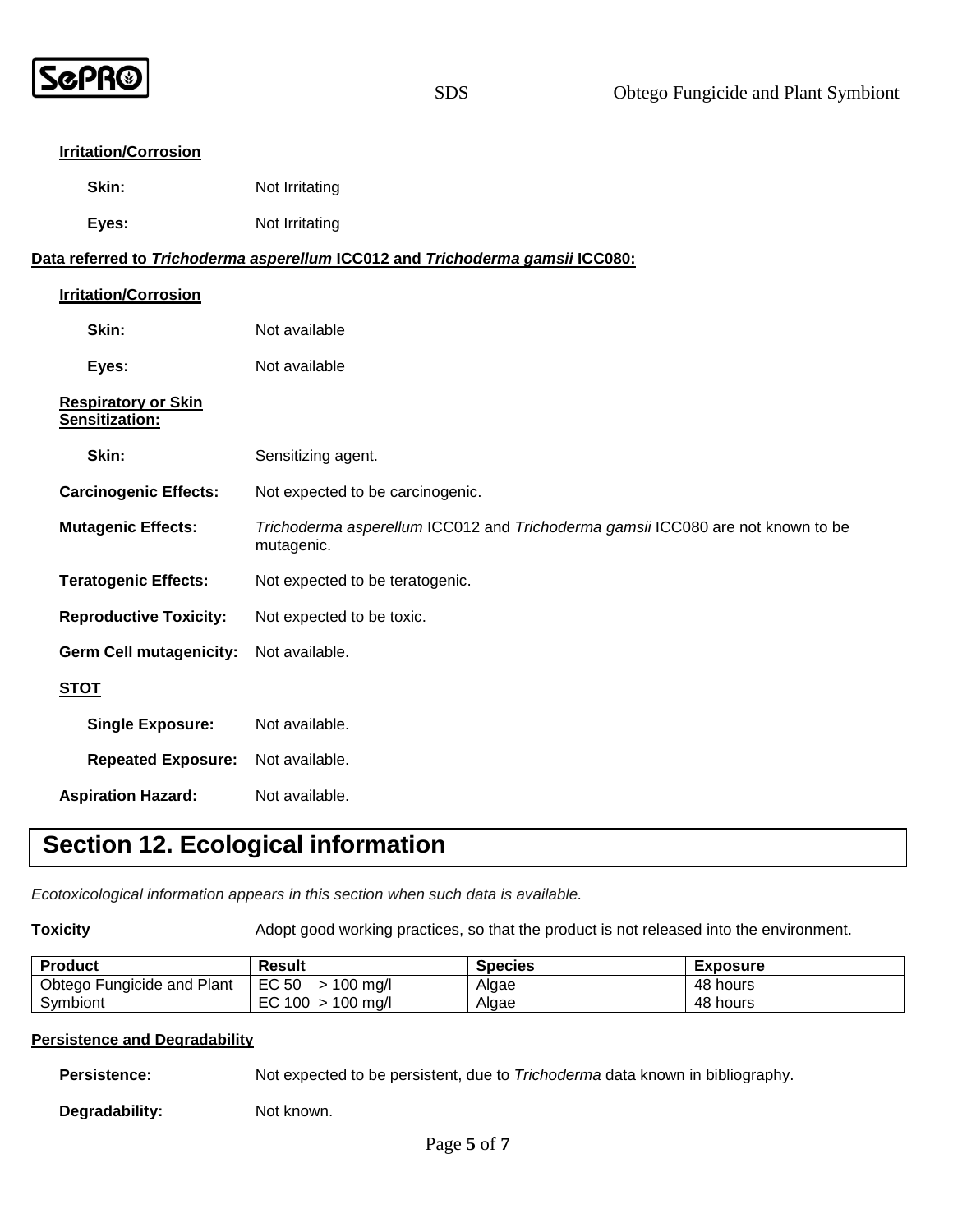

SDS Obtego Fungicide and Plant Symbiont

| <b>Bioaccumulative Potential</b><br>No data available. |                                                                     |
|--------------------------------------------------------|---------------------------------------------------------------------|
| <b>Mobility in Soil:</b>                               | Low mobility, due to <i>Trichoderma</i> data known in bibliography. |
| <b>Results of PBT and</b><br><b>vPvB</b> assessment    |                                                                     |
| vPvB:                                                  | None.                                                               |
| PBT:                                                   | None.                                                               |
| Other adverse effects:                                 | None.                                                               |

### **Section 13. Disposal considerations**

**Waste treatment methods:** Recover if possible. In so doing, comply with the local and national regulations currently in force.

### **Section 14. Transport information**

**DOT** Not regulated for transport.

**IATA/ICAO** Not regulated for transport.

**IMO-IMDG** Not regulated for transport.

### **Section 15. Regulatory information**

Safety, health and environmental regulations/legislation specific for the substance or mixture Dir. 67/548/EEC (Classification, packaging and labelling of dangerous substances). Dir. 99/45/EEC (Classification, packaging and labelling of dangerous preparations). Dir. 98/24/EC (Risks related to chemical agents at work). Dir. 2000/39/EC (Occupational exposure limit values); Dir. 2006/8/CE. Regulation (CE) n. 1907/2006 (REACH), Regulation (CE) n. 1272/2008 (CLP), Regulation (CE) n. 790/2009 (1° ATP CLP), Regulation (EU) n. 453/2010 (Annex I).

Where applicable, refer to the following regulatory provisions:

Directive 82/501/EEC ('Activities linked to risks of serious accidents') and subsequent amendments. Regulation (EC) nr 648/2004 (detergents). 1999/13/EC (VOC directive)

Chemical Safety Assessment: Not applicable.

### **Section 16. Other information**

**Main bibliographic sources:**